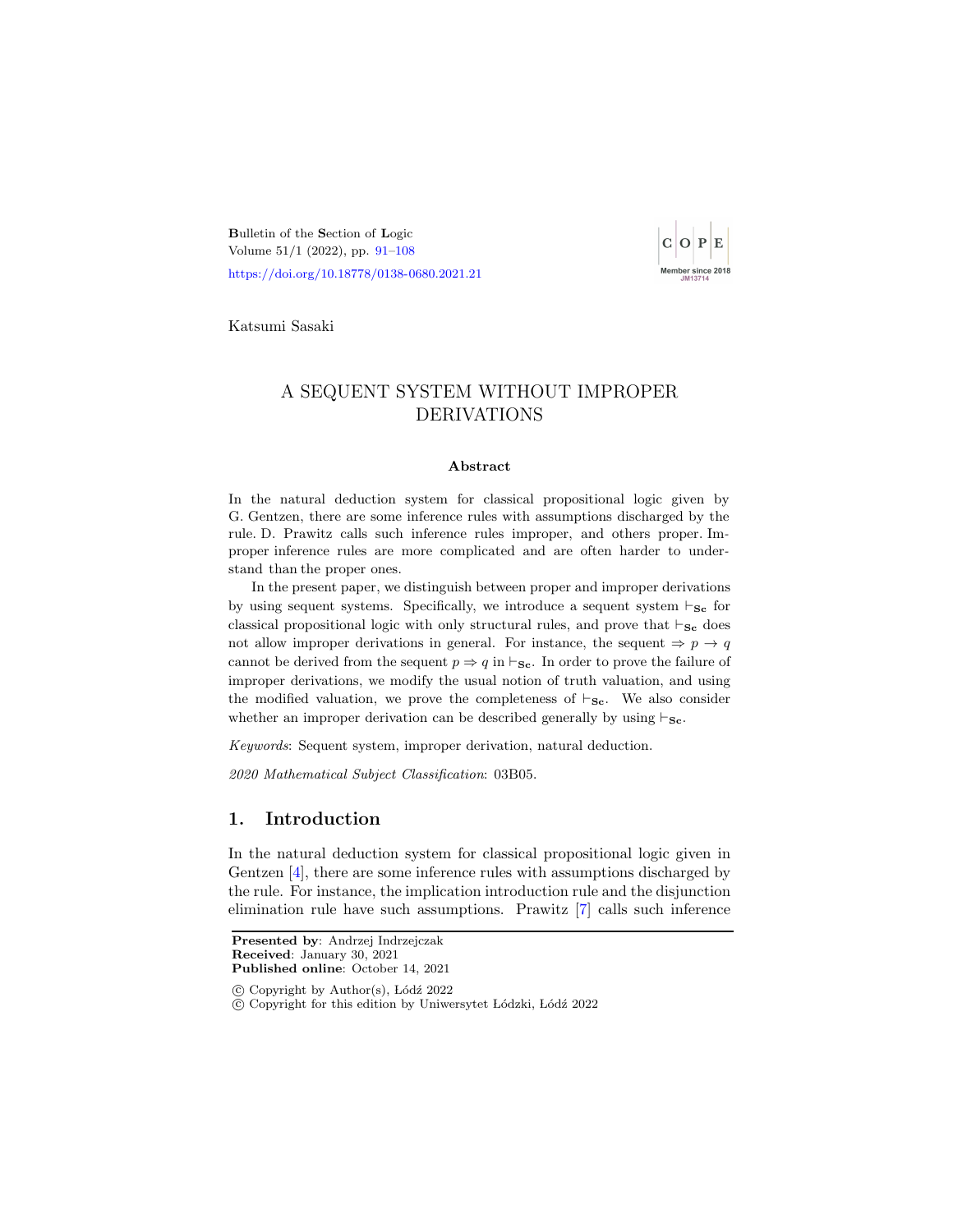rules improper, and others proper. The differences between proper and improper inference rules are also pointed out in Fine [\[3\]](#page-16-1), Robering [\[8\]](#page-17-2), and Breckenridge and Magidor [\[1\]](#page-16-2). However, there is no description allowing to distinguish them by formal systems. In the present paper, we distinguish between proper and improper derivations by using sequent systems. So, we need to confirm what derivations are proper or improper in sequent systems.

In the following three subsections, we provide some preparations, consider what derivations are proper or improper in sequent systems, and describe our purposes in more detail.

#### 1.1. Preliminaries

Here, we provide some preparations.

Formulas are constructed from  $\perp$  (contradiction) and the propositional variables by using logical connectives  $\wedge$  (conjunction),  $\vee$  (disjunction), and  $\rightarrow$  (implication) in the usual way. We use p, q, and r, with or without subscripts, for propositional variables, and  $\phi, \psi$ , and  $\chi$ , with or without subscripts, for formulas. The set of formulas is denoted by  $\mathbf{W} \mathbf{f}$ . We define  $\neg \varphi$  as  $\varphi \to \bot$ . We assume  $\neg$  to connect formulas stronger than  $\wedge$  and  $\vee$ , which in turn are stronger than  $\rightarrow$ , and omit those parentheses that can be recovered according to this priority of the connectives. Also, we use U and  $V$ , with or without subscripts, for sets of formulas, especially we use Greek letters  $\Gamma, \Delta, \cdots$ , with or without subscripts, for finite sets of formulas.

A sequent is the expression  $(\Gamma \Rightarrow \varphi)$ . We often write

$$
\varphi_1, \cdots, \varphi_i, \Gamma_1, \cdots, \Gamma_j \Rightarrow \varphi
$$

instead of

$$
(\{\varphi_1,\cdots,\varphi_i\}\cup\Gamma_1\cup\cdots\cup\Gamma_j\Rightarrow\varphi).
$$

We use  $X, Y$ , and  $Z$ , with or without subscripts, for sequents. The antecedent ant  $(\Gamma \Rightarrow \varphi)$  and the succedent suc $(\Gamma \Rightarrow \varphi)$  of a sequent  $\Gamma \Rightarrow \varphi$ are defined as

$$
\operatorname{ant}(\Gamma \Rightarrow \varphi) = \Gamma \quad \text{and} \quad \operatorname{succ}(\Gamma \Rightarrow \varphi) = \varphi,
$$

respectively. We use  $S$  and  $T$ , with or without subscripts, for sets of sequents.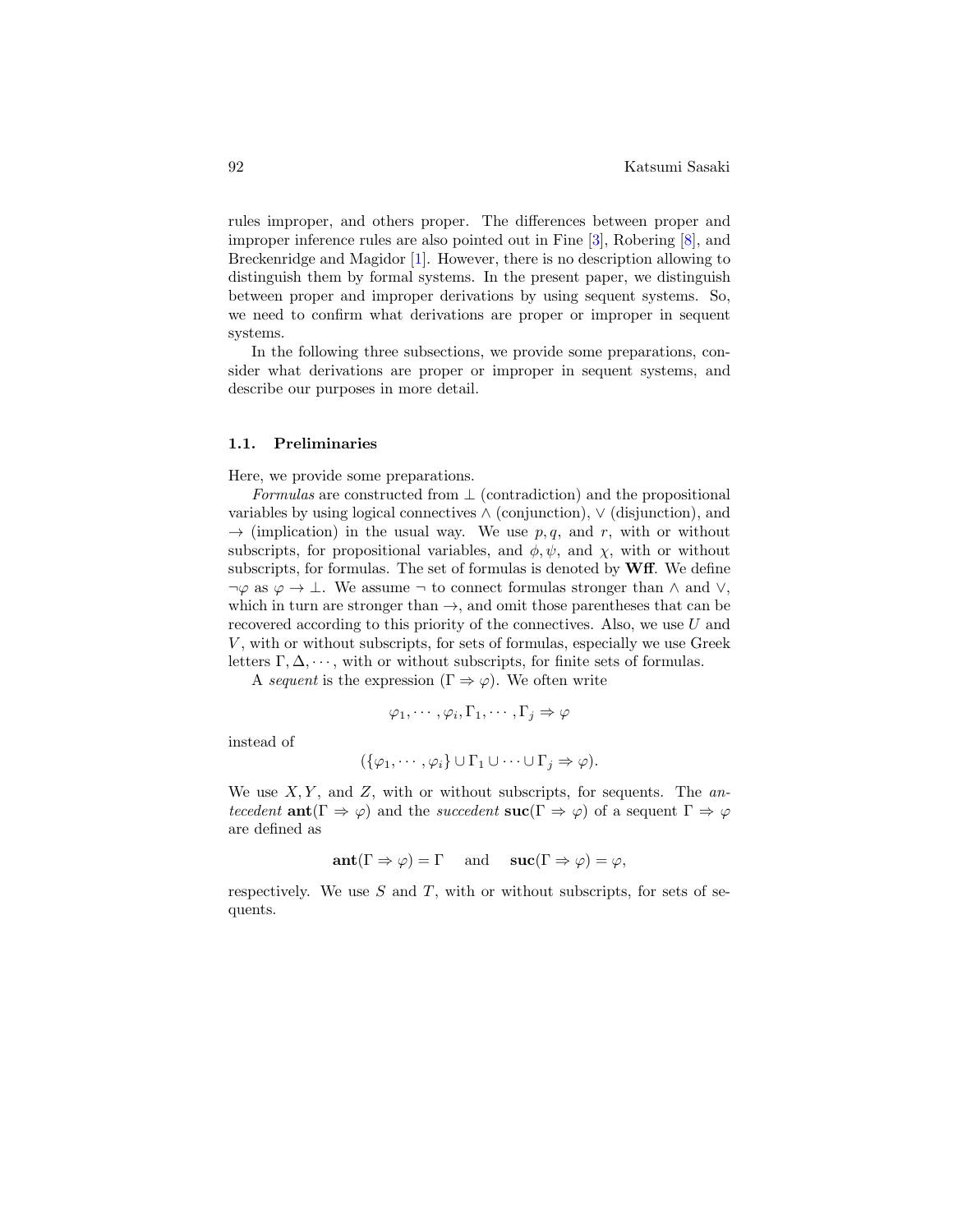A sequent system is defined as a collection comprising a set Axi of sequents and a set Inf of inference rules of the form

$$
\frac{X_1 \cdots X_n}{X}(I).
$$

Specifically, a *proof figure* of X from T in the sequent system is defined by means of the set  $\mathbf{A} \mathbf{x} \mathbf{i} \cup T$  as axioms and **Inf** as inference rules in the usual way. We use  $\vdash$ , with or without subscripts, for sequent systems and write  $T \vdash X$  if there exists a proof figure of X from T in  $\vdash$ . We often call an expression  $T \vdash X$  a *derivation*, and identify the above inference rule  $(I)$ with the derivation

$$
\{X_1,\cdots,X_n\}\vdash X.
$$

We write  $\vdash X$  and  $T, U \vdash X$  instead of  $\emptyset \vdash X$  and  $T \cup \{\Rightarrow \phi \mid \phi \in U\} \vdash X$ , respectively. Also, we write  $T \vdash \Gamma \Rightarrow \Delta$  if  $T \vdash \Gamma \Rightarrow \psi$  for every  $\psi \in \Delta$ . We note

 $T \nvdash \Gamma \Rightarrow \Delta \iff T \nvdash \Gamma \Rightarrow \psi \text{ for some } \psi \in \Delta.$ 

We say that  $\vdash$  is consistent if  $\nvdash \bot$ .

For a sequent system for classical propositional logic, we use the system  $\vdash_{\mathbf{Gc}}$  which corresponds to the natural deduction system in Gentzen [\[4\]](#page-16-3) and Prawitz [\[7\]](#page-17-3). Specifically, we define the system  $\vdash_{\mathbf{Gc}}$  as follows.

DEFINITION 1.1. A proof figure of X from T in  $\vdash_{\mathbf{Gc}}$  is defined by means of the following axioms and inference rules. Axioms:

- $\bullet \phi \Rightarrow \phi,$
- $\bullet \perp \Rightarrow \phi.$
- members of T.

Inference rules: See Figure [1.](#page-3-0)

We note that, among the inference rules in Figure [1,](#page-3-0) there are just three inference rules ( $\vee \Rightarrow$ ), ( $\Rightarrow \rightarrow$ ), and (RAA) corresponding to the improper ones in the natural deduction system.

A sequent system  $\vdash_{\mathbf{S}(S)}$  is defined as follows.

DEFINITION 1.2. A proof figure of X from T in the system  $\vdash_{\mathbf{S}(S)}$  is defined by means of the following axioms and inference rules.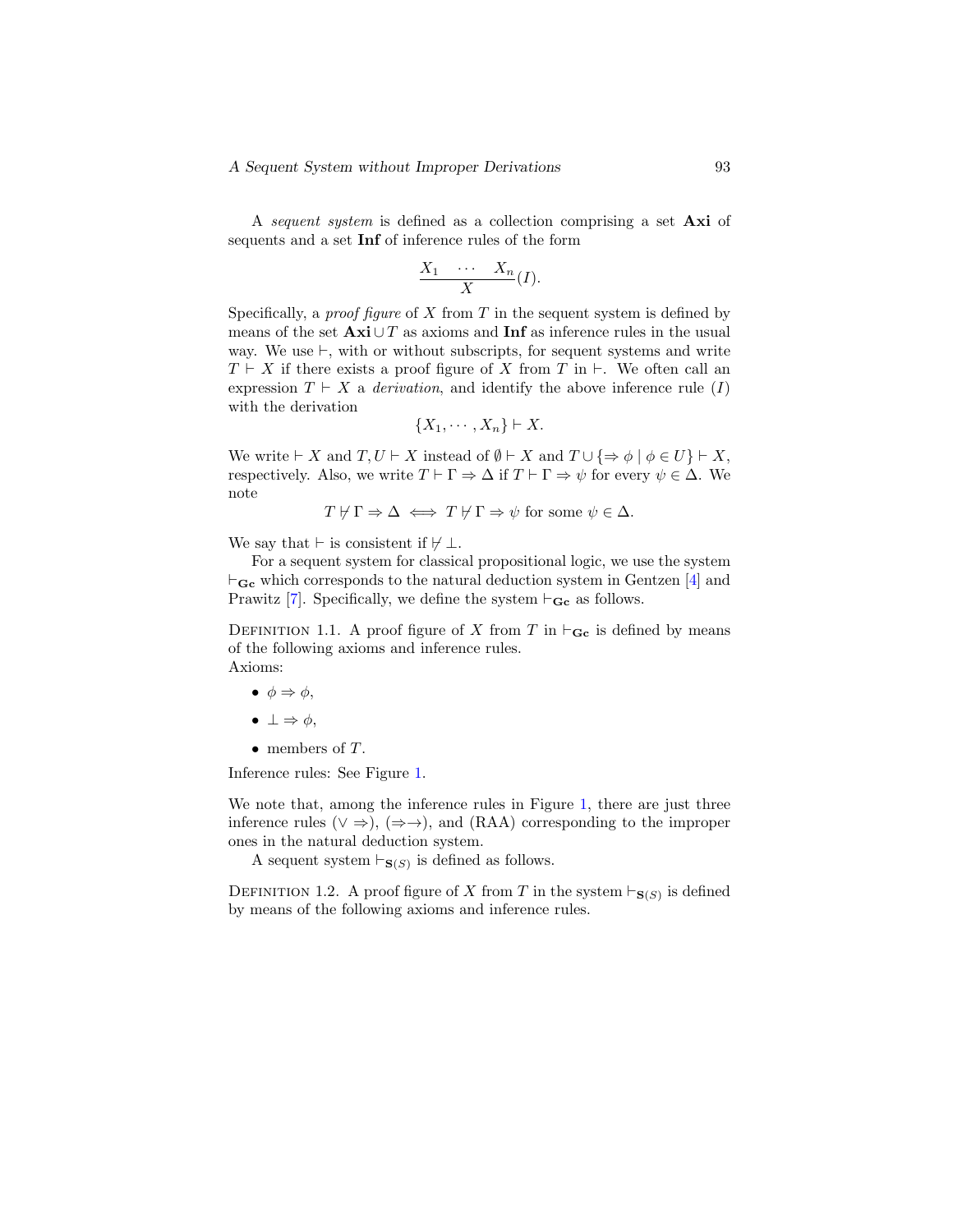<span id="page-3-0"></span>
$$
\frac{\Gamma \Rightarrow \psi}{\phi, \Gamma \Rightarrow \psi} (w \Rightarrow) \qquad \frac{\Gamma \to \phi \quad \phi, \Gamma \to \psi}{\Gamma \to \psi} (cut)
$$
\n
$$
\frac{\phi_1, \phi_2, \Gamma \Rightarrow \psi}{\phi_1 \land \phi_2, \Gamma \Rightarrow \psi} (\land \Rightarrow) \qquad \frac{\Gamma \Rightarrow \phi_1 \quad \Gamma \Rightarrow \phi_2}{\Gamma \Rightarrow \phi_1 \land \phi_2} (\Rightarrow \land)
$$
\n
$$
\frac{\phi_1, \Gamma \Rightarrow \psi \quad \phi_2, \Gamma \Rightarrow \psi}{\phi_1 \lor \phi_2, \Gamma \Rightarrow \psi} (\lor \Rightarrow) \qquad \frac{\Gamma \Rightarrow \phi_i}{\Gamma \Rightarrow \phi_1 \lor \phi_2} (\Rightarrow \lor)(i = 1, 2)
$$
\n
$$
\frac{\Gamma \Rightarrow \phi_1 \quad \phi_2, \Gamma \Rightarrow \psi}{\phi_1 \to \phi_2, \Gamma \Rightarrow \psi} (\rightarrow \Rightarrow) \qquad \frac{\phi_1, \Gamma \Rightarrow \phi_2}{\Gamma \Rightarrow \phi_1 \to \phi_2} (\Rightarrow \rightarrow)
$$
\n
$$
\frac{\neg \phi, \Gamma \Rightarrow \bot}{\Gamma \Rightarrow \phi} (RAA)
$$

**Figure 1.** Inference rules in  $\vdash_{\mathbf{Gc}}$ 

Axioms: members of  $S \cup T$ , Inference rules:  $(w \Rightarrow)$  and (cut).

We write  $\vdash_{\mathbf{Sc}}$  instead of  $\vdash_{\mathbf{S}(S)}$  if  $S = \{X \mid \vdash_{\mathbf{Gc}} X\}$ . It will be shown in section 2 and section 3 that  $\vdash_{\mathbf{Sc}}$  distinguishes proper and improper derivations.

The system  $\vdash_{\mathbf{S}(C)}$  has only structural rules, and all logical content is put into axiomatic sequents. Such systems has been considered in Hertz [\[5\]](#page-17-4), Suszko [\[10\]](#page-17-5), Suszko [\[11\]](#page-17-6), and Schroeder-Heister [\[9\]](#page-17-7). We can also see the works by Hertz and Suszko in Indrzejczak [\[6\]](#page-17-8). However, a difference between proper and improper derivations is not discussed there.

#### 1.2. Proper and improper derivations in sequent systems

In the present section, we consider what derivations are proper or improper in sequent systems, especially the derivations among the ones in Figure [1.](#page-3-0) We consider an derivation

$$
\mathcal{D}: {\{\Gamma_1 \Rightarrow \phi_1, \cdots, \Gamma_n \Rightarrow \phi_n\} \vdash \Gamma \Rightarrow \phi}.
$$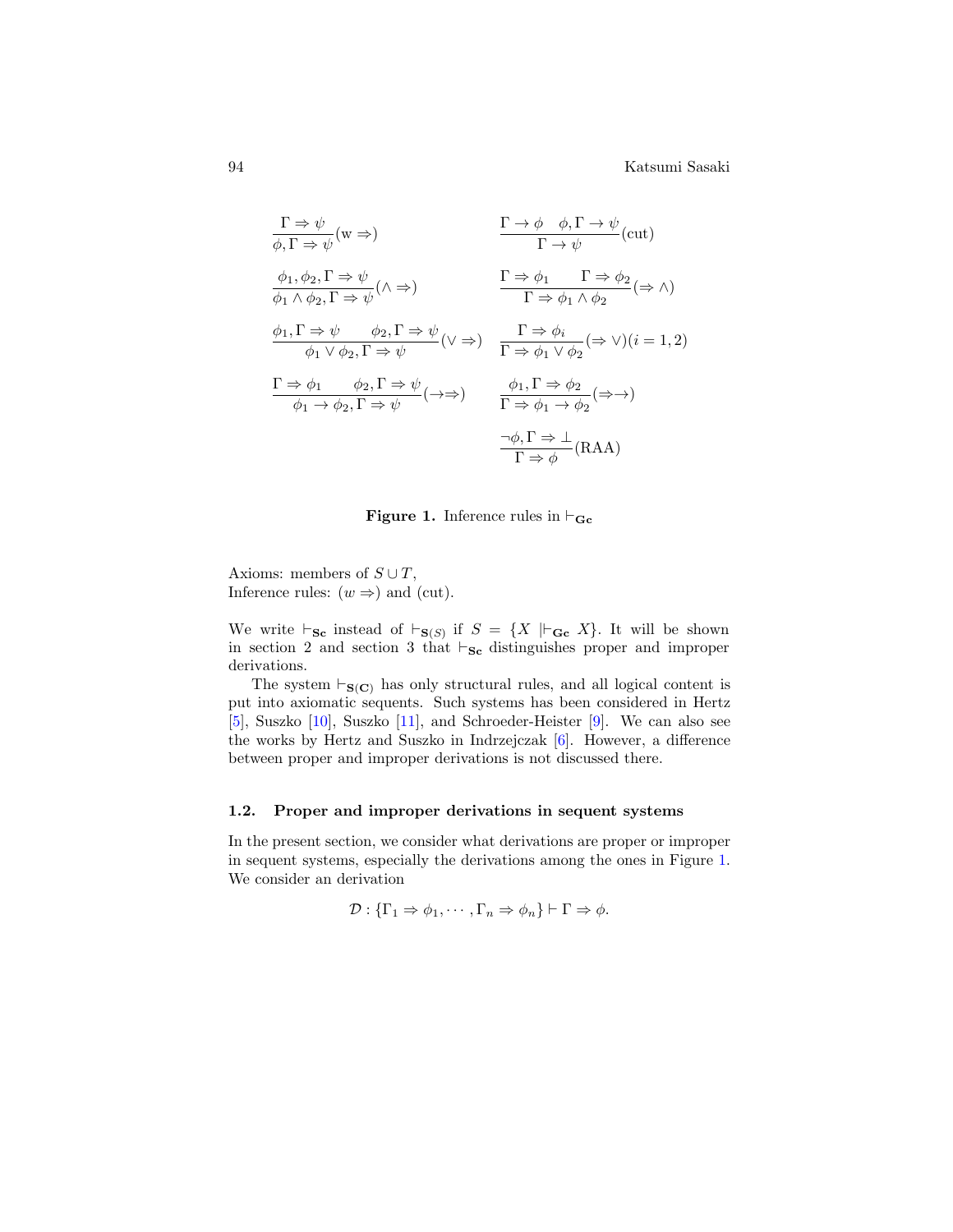We note that improper inference rule has an assumption discharged by the rule. Therefore,  $\mathcal D$  is proper if  $\Gamma_1 \cup \cdots \cup \Gamma_n \subseteq \Gamma$ , and so,  $(w \rightarrow)$ ,  $(\Rightarrow \wedge)$ , and  $(\Rightarrow \vee)$  are proper.

Weconsider the case that  $\Gamma_1 \cup \cdots \cup \Gamma_n \nsubseteq \Gamma$  by Fine's description ([\[3\]](#page-16-1), p. 69) below:

"A proper inference is one that is meant to valid in the standard way; the conclusion is meant to follow straightforwardly from premisses."

In this point of view, three derivations (cut),  $(\wedge \rightarrow)$ , and  $(\rightarrow \Rightarrow)$  are proper since the succedent of the lower sequent follow straightforwardly from the antecedent as in Figure [2,](#page-5-0) where  $\Gamma = {\gamma_1, \cdots, \gamma_m}$ . We note that each figure in Figure [2](#page-5-0) is a tree satisfying:

- (T1) every leaf is either a member of the antecedent of the lower sequent or an empty node,
- (T2) except leaves, every node is a formula,
- (T3) the root is the succedent of the lower sequent,
- (T4) every branch is either  $\Rightarrow$  or  $\rightarrow$ , where

 $\phi_1$ . . .  $\phi_n$ 1  $\Rightarrow \psi \iff (\phi_1, \dots, \phi_n \Rightarrow \psi)$  is an upper sequent,  $\phi_1$ . . .  $\phi_n$ 1  $\mapsto \psi \iff \vdash_{\mathbf{Gc}} (\phi_1, \cdots, \phi_n \Rightarrow \psi).$ 

We can also see such trees for  $(\Rightarrow \wedge)$  and  $(\Rightarrow \vee)$  in Figure [3,](#page-5-0) where  $\Gamma =$  $\{\gamma_1, \cdots, \gamma_m\}.$ 

On the other hand, three derivations ( $\vee \Rightarrow$ ), ( $\Rightarrow \rightarrow$ ), and (RAA) are improper since there is no such tree. More precisely, we have

•  $\{\phi_1, \Gamma \Rightarrow \psi\} \nvDash_{\mathbf{Gc}} (\phi_1 \vee \phi_2, \Gamma \Rightarrow \phi_2)$  and  $\{\phi_2, \Gamma \Rightarrow \psi\} \nvDash_{\mathbf{Gc}} (\phi_1 \vee \phi_2)$  $\phi_2$ ,  $\Gamma \Rightarrow \phi_1$ ) if  $(\Gamma, \phi_1, \phi_2, \psi) = (\emptyset, n, q, r)$ ,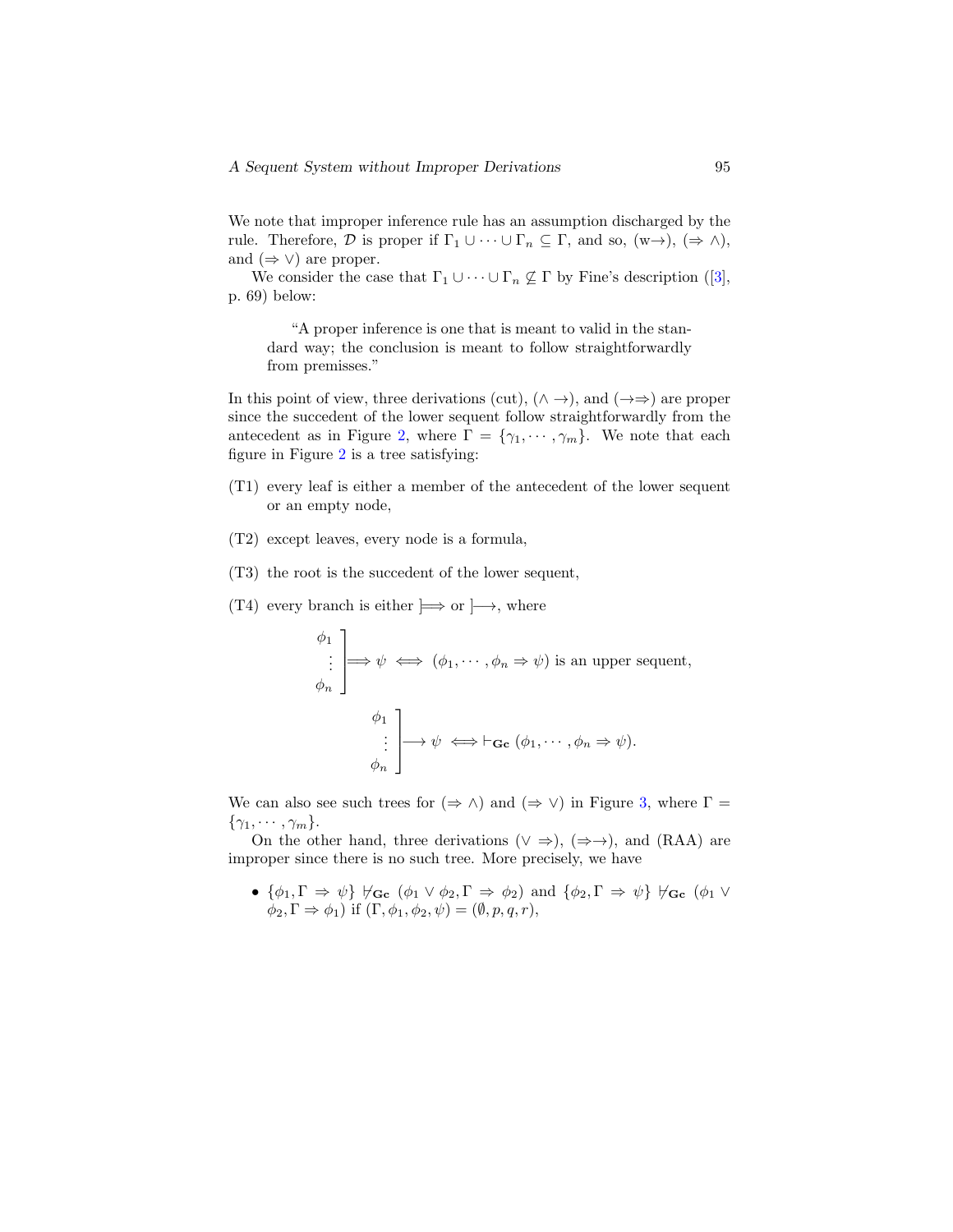- $\nvdash_{\mathbf{Gc}} \Gamma \Rightarrow \phi_1$  if  $(\Gamma, \phi_1) = (\emptyset, p),$
- $\nvdash_{\mathbf{G}\mathbf{c}} \Gamma \Rightarrow \neg \phi$  if  $(\Gamma, \phi) = (\emptyset, p)$ .

<span id="page-5-0"></span>
$$
\begin{array}{ccc}\n\text{(cut)} & & (\wedge \Rightarrow) & & (\rightarrow \Rightarrow) \\
\gamma_1 & \rightarrow & \phi_1 \wedge \phi_2 \rightarrow \phi_1 \\
\vdots & \gamma_1 & \phi_1 \wedge \phi_2 \rightarrow \phi_2 \\
\vdots & \vdots & \vdots \\
\gamma_m & & \gamma_m\n\end{array}\n\right\} \xrightarrow{\phi_1 \wedge \phi_2 \wedge \phi_1} \xrightarrow{\phi_1 \wedge \phi_2} \neg \psi_1 \xrightarrow{\gamma_1} \neg \psi_2 \wedge \neg \psi_1 \xrightarrow{\gamma_1} \neg \psi_2 \wedge \neg \psi_1 \xrightarrow{\gamma_1} \neg \psi_2 \wedge \neg \psi_1 \xrightarrow{\gamma_1} \neg \psi_2 \wedge \neg \psi_1 \xrightarrow{\gamma_1} \neg \psi_2 \wedge \neg \psi_1 \xrightarrow{\gamma_1} \neg \psi_2 \wedge \neg \psi_1 \xrightarrow{\gamma_1} \neg \psi_2 \wedge \neg \psi_1 \xrightarrow{\gamma_1} \neg \psi_2 \wedge \neg \psi_1 \xrightarrow{\gamma_1} \neg \psi_2 \wedge \neg \psi_1 \xrightarrow{\gamma_1} \neg \psi_2 \wedge \neg \psi_1 \xrightarrow{\gamma_1} \neg \psi_2 \wedge \neg \psi_1 \xrightarrow{\gamma_1} \neg \psi_2 \wedge \neg \psi_1 \xrightarrow{\gamma_1} \neg \psi_2 \wedge \neg \psi_1 \xrightarrow{\gamma_1} \neg \psi_2 \wedge \neg \psi_1 \xrightarrow{\gamma_1} \neg \psi_2 \wedge \neg \psi_1 \xrightarrow{\gamma_1} \neg \psi_2 \wedge \neg \psi_1 \xrightarrow{\gamma_1} \neg \psi_2 \wedge \neg \psi_1 \xrightarrow{\gamma_1} \neg \psi_2 \wedge \neg \psi_1 \xrightarrow{\gamma_1} \neg \psi_1 \xrightarrow{\gamma_1} \neg \psi_1 \xrightarrow{\gamma_1} \neg \psi_1 \xrightarrow{\gamma_1} \neg \psi_1 \xrightarrow{\gamma_1} \neg \psi_1 \xrightarrow{\gamma_1} \neg \psi_1 \xrightarrow{\gamma_1} \neg \psi_1 \xrightarrow{\gamma_1} \neg \psi_1 \xrightarrow{\gamma_1} \neg \psi_1 \xrightarrow{\gamma_1} \neg \psi_1 \xrightarrow{\gamma_1} \neg \psi_1 \xrightarrow{\gamma_1} \neg \psi
$$

**Figure 2.** Trees for (cut),  $(\land \Rightarrow)$ , and  $(\rightarrow \Rightarrow)$ 



**Figure 3.** Trees for  $(\Rightarrow \wedge)$ ,  $(\Rightarrow \vee)$ , and  $\mathcal{D}^*$ 

Consequently, among the derivations in Figure [1,](#page-3-0)  $(\vee \Rightarrow)$ ,  $(\Rightarrow \rightarrow)$ , and  $(RAA)$  are improper, and the others are proper. In general,  $D$  is proper if D has a tree satisfying (T1), (T2), (T3), and (T4). Also, for  $\psi \in \Gamma_1$ ,  $\psi$  is discharged by  $\mathcal D$  if the following two conditions hold:

- (D1)  $\{\Gamma_2 \Rightarrow \phi_2, \cdots, \Gamma_n \Rightarrow \phi_n\} \not\vdash_{\mathbf{Gc}} \Gamma \Rightarrow \psi$ ,
- $(D2) \{\Gamma_2 \Rightarrow \phi_2, \cdots, \Gamma_n \Rightarrow \phi_n\} \nvdash_{\mathbf{G} \mathbf{C}} \Gamma \Rightarrow \phi.$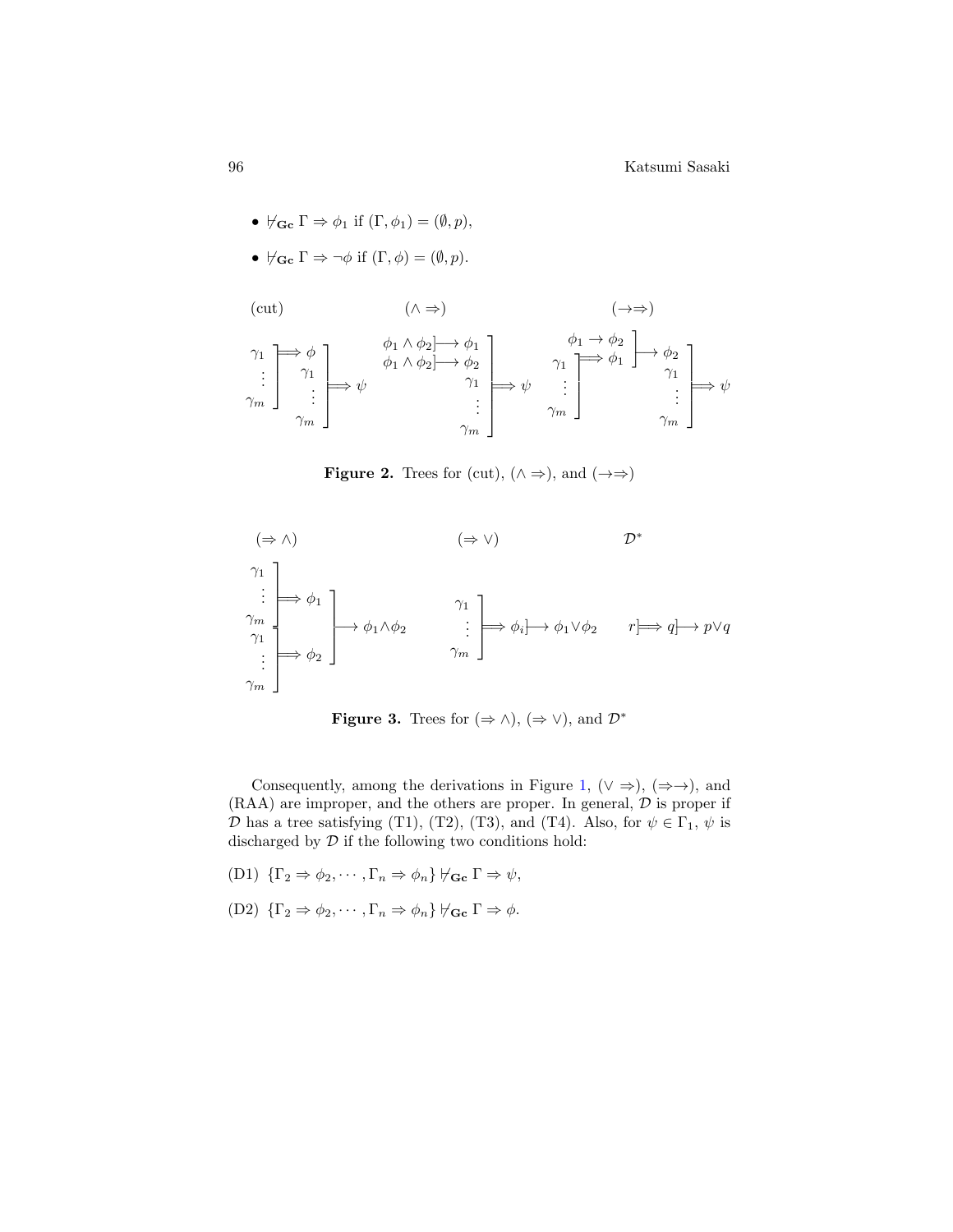Moreover,  $\mathcal D$  is improper if there exists  $\psi \in \Gamma_1$  satisfying (D1) and (D2). Here, we need (D2) since the derivation

$$
\mathcal{D}^* : \{ p \Rightarrow r, r \Rightarrow q \} \vdash r \Rightarrow p \lor q,
$$

which has the tree in Figure [3,](#page-5-0) should be proper and p in  $p \Rightarrow r$  satisfies (D1). We have to note that the meaning of proper and improper derivations has not been clarified yet since there may be a case that the following two conditions hold:

- $\mathcal D$  has no tree satisfying (T1), (T2), (T3), and (T4),
- there is no formula  $\phi \in \Gamma_i$  satisfying (D1) and (D2).

In section 3, we consider this in more detail by using  $\vdash_{\mathbf{Sc}}$ .

Here, we also note that the system  $\vdash_{\mathbf{S}(S)}$  has only proper structural inference rules, and consequently, it is natural to see that if  $T \vdash_{S(S)} \Gamma \Rightarrow \phi$ , then

" $\Gamma \Rightarrow \phi$  is derived straightforwardly from T". (P1)

and the derivation is proper.

#### 1.3. The purposes

In the present paper, we distinguish proper and improper derivations by the sequent system  $\vdash_{\mathbf{Sc}}$ . Improper derivations are more complicated and are often harder to understand than the proper ones since they have assumptions discharged by the rule and have no tree satisfying  $(T1)$ ,  $(T2)$ , (T3), and (T4) in the previous subsection. So, if we obtain a system that distinguishes proper and improper derivations, then we know what kind of inference rules are hard to understand. This knowledge is valuable when we teach proof in mathematics education.

In order to distinguish proper and improper derivations, there are two purposes.

One is to prove that our system  $\vdash_{\mathbf{Sc}}$  distinguishes the proper and improper derivations among the ones in Figure [1.](#page-3-0) However, it is not hard to see that the proper derivations in Figure [1](#page-3-0) hold in  $\vdash_{\mathbf{Sc}}$ . So, the main theorem we should prove is as follows.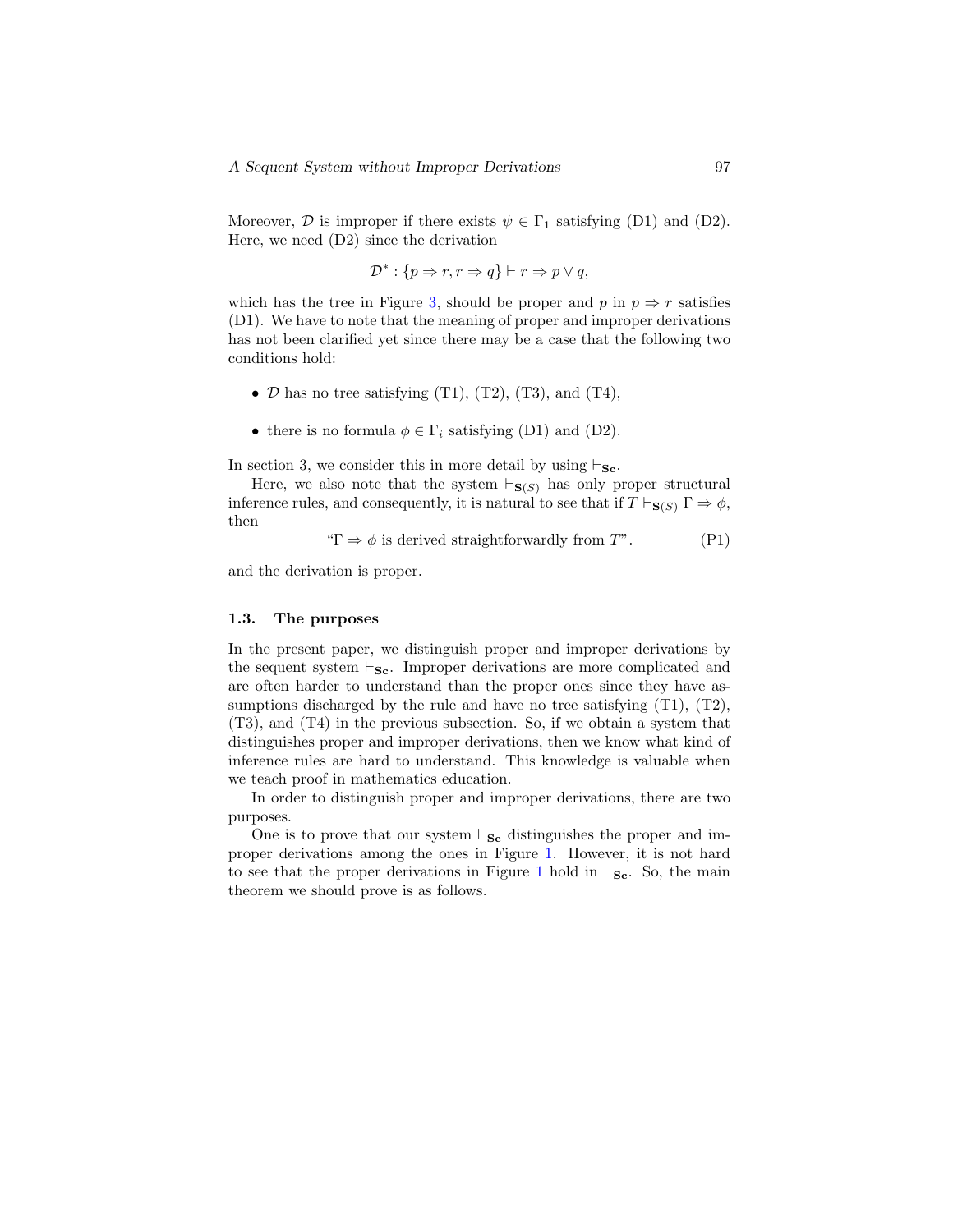<span id="page-7-0"></span>THEOREM 1.3. None of the improper derivations  $(\vee \Rightarrow)$ ,  $(\Rightarrow \rightarrow)$ , and (RAA) holds in  $\vdash_{\mathbf{Sc}}$  in general.

We prove the theorem above in the following section by using completeness.

The other is to consider whether an improper derivation can be described generally by using  $\vdash_{\mathbf{Sc}}$ . As we mentioned in the previous subsection, the description in the subsection is not enough to clarify proper and improper derivations. We consider it in more detail in section 3.

## 2. Completeness

In the present section, we prove Theorem [1.3.](#page-7-0) In order to prove the theorem, we modify the usual notion of truth valuation, and using the modified valuation, we prove completeness of the system  $\vdash_{\mathbf{Sc}}$ . Theorem [1.3](#page-7-0) will be obtained as a corollary of the completeness.

The definition of the usual truth valuation is as follows.

DEFINITION 2.1. We say that a mapping  $v : \textbf{Wff} \rightarrow \{\text{t}, \text{f}\}\$ is a truth valuation if the following conditions hold:

1. 
$$
v(\bot) = f
$$
,  
\n2.  $v(\phi \land \psi) = t \iff v(\phi) = v(\psi) = t$ ,  
\n3.  $v(\phi \lor \psi) = f \iff v(\phi) = v(\psi) = f$ ,  
\n4.  $v(\phi \to \psi) = f \iff v(\phi) = t$  and  $v(\psi) = f$ .

We use v, with or without subscripts, for truth valuations. We write  $v(U)$  = t if  $v(\phi) =$  t for every  $\phi \in U$ . Also, we write  $v(X) =$  t if  $v(\text{ant}(X)) =$  f or  $v(\mathbf{suc}(X)) = t$ . Moreover, we write  $v(T) = t$  if  $v(X) = t$  for every  $X \in T$ .

We modify the above definition of truth valuation as follows.

DEFINITION 2.2. Let  $\bf{v}$  be a set of truth valuations. We define a mapping  $\mathbf{v}: \mathbf{W} \mathbf{f} \to \{\mathsf{t},\mathsf{f}\}\$ as follows:

$$
\mathbf{v}(\phi) = \mathbf{t} \iff \text{ for every } v \in \mathbf{v}, \ v(\phi) = \mathbf{t}.
$$

We note that

- $\emptyset(\phi) = t$ ,
- $\{v\}(\phi) = v(\phi),$
- $\{v_1, v_2\}(\phi) = \mathsf{t} \iff v_1(\phi) = v_2(\phi) = \mathsf{t}.$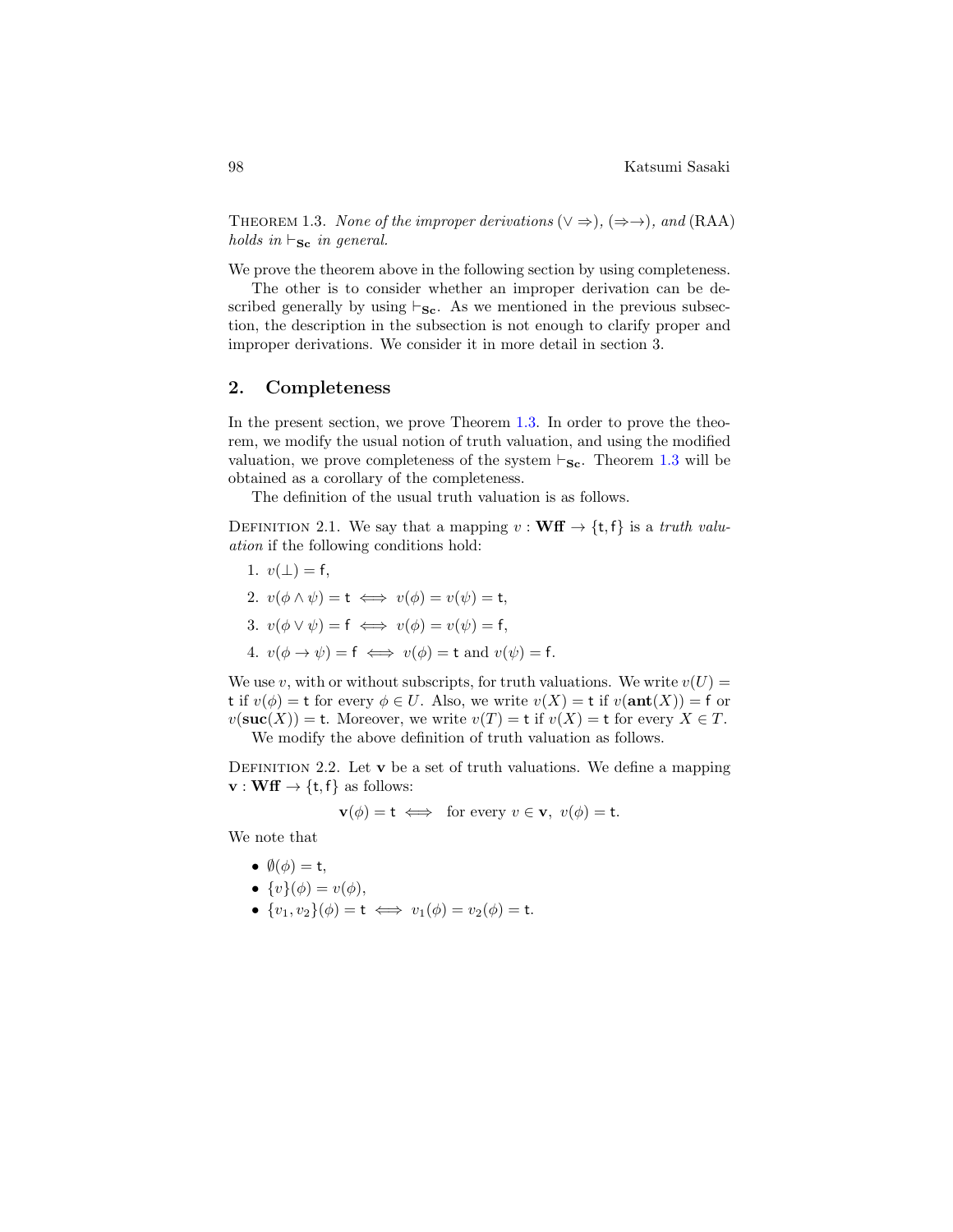We write  $\mathbf{v}(U)$ ,  $\mathbf{v}(X)$ , and  $\mathbf{v}(T)$ , similarly to  $v(U)$ ,  $v(X)$ , and  $v(T)$ , respectively.

The main theorem in the present section is as follows.

<span id="page-8-2"></span>THEOREM 2.3. The following conditions are equivalent:

- $(1)$   $T \vdash_{\mathbf{Sc}} X$ ,
- (2) for every set **v** of truth valuations,  $\mathbf{v}(T) = \mathbf{t}$  implies  $\mathbf{v}(X) = \mathbf{t}$ .

In order to prove the above theorem, we provide some preparations. The completeness below can be shown in the usual way. For example, we can refer to Chagrov and Zakharyaschev [\[2\]](#page-16-4).

<span id="page-8-1"></span>Lemma 2.4.

 $U \vdash_{\mathbf{Gc}} \Rightarrow \phi \iff \text{ for every truth valuation } v, v(U) = \mathsf{t} \text{ implies } v(\phi) = \mathsf{t}.$ 

<span id="page-8-0"></span>LEMMA<sub>2.5</sub>.

- (1)  $T \cup \{\Rightarrow \psi\} \vdash_{\mathbf{Gc}} \Gamma \Rightarrow \phi \iff T \vdash_{\mathbf{Gc}} (\psi, \Gamma \Rightarrow \phi).$
- (2)  $T \cup \{\Rightarrow \psi\} \vdash_{\mathbf{Sc}} \Gamma \Rightarrow \phi \iff T \vdash_{\mathbf{Sc}} (\psi, \Gamma \Rightarrow \phi).$
- (3)  $\vdash_{\mathbf{Gc}} X \iff \vdash_{\mathbf{Sc}} X$ .
- (4)  $U \vdash_{\mathbf{Gc}} X \iff U \vdash_{\mathbf{Sc}} X$ .

PROOF: (1), (2), and the direction " $\Longleftarrow$ " of (3) can be shown by an induction on a proof figure. The direction " $\implies$ " of (3) is clear since every member of  $\{X \models_{\mathbf{Gc}} X\}$  is an axiom of  $\vdash_{\mathbf{Sc}}$ .

For  $(4)$ . By  $(1)$ ,  $(2)$ , and  $(3)$ , for every finite set  $U^*$  of formulas, we have

$$
U^* \vdash_{\mathbf{Gc}} X \iff \vdash_{\mathbf{Gc}} (U^*, \mathbf{ant}(X) \Rightarrow \mathbf{suc}(X))
$$
  
\n
$$
\iff \vdash_{\mathbf{Sc}} (U^*, \mathbf{ant}(X) \Rightarrow \mathbf{suc}(X))
$$
  
\n
$$
\iff U^* \vdash_{\mathbf{Sc}} X.
$$
\n(4.1)

Also, we note that

 $U \vdash_{\mathbf{Gc}} X \iff U^* \vdash_{\mathbf{Gc}} X$  for some finite subset  $U^*$  of U,

and the same equivalence holds in  $\vdash_{\mathbf{Sc}}$ . Hence, we obtain (4).

We note that the expression  $U \vdash X$  is an abbreviation of  $\{\Rightarrow \phi \mid \phi \in$  $U$ }  $\vdash$  X. So, none of the improper derivations ( $\lor \Rightarrow$ ), ( $\Rightarrow \rightarrow$ ), and (RAA)

П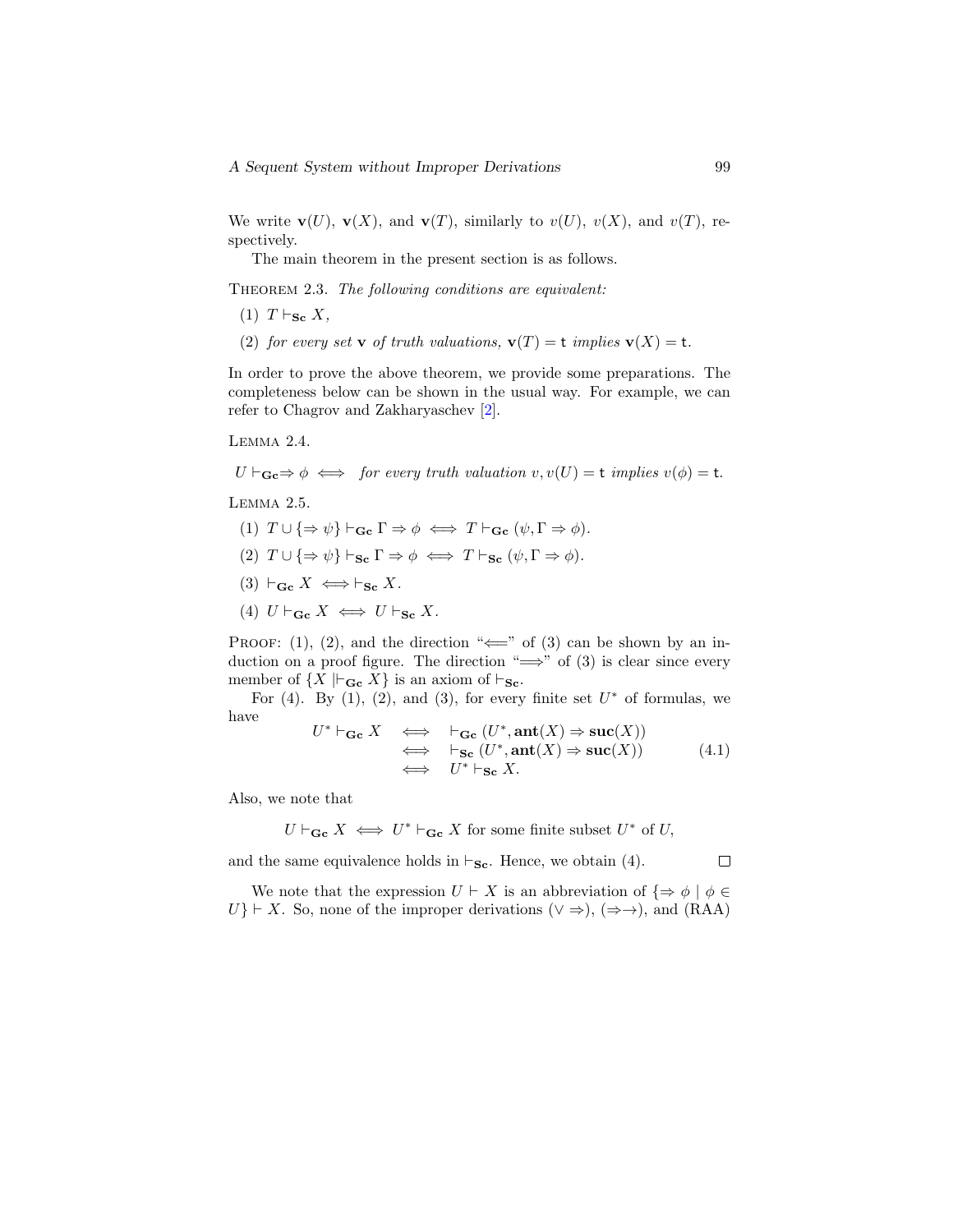$\Box$ 

 $\Box$ 

can be expressed in the form of  $U \vdash X$ . On the other hand, some of the proper derivations in Figure [1](#page-3-0) can be expressed in the form. For example, the derivation  $\{\Rightarrow p\} \vdash \Rightarrow p \lor q$  can be expressed in the form.

By means of this example, we show how a proof figure for  $U \vdash_{\mathbf{Gc}} X$ transfer to the one for  $U \vdash_{\mathbf{Sc}} X$ . Specifically, we show the proof figures, in Table [1,](#page-9-0) for four derivations occurring in the above (4.1) in Lemma [2.5.](#page-8-0)

| Derivation                                                    | Proof figure                                                                 |
|---------------------------------------------------------------|------------------------------------------------------------------------------|
| $\{\Rightarrow p\} \vdash_{\mathbf{Gc}} \Rightarrow p \lor q$ | $\frac{\Rightarrow p}{\Rightarrow p \vee q} (\Rightarrow \vee)$              |
| $\vdash_{\mathbf{Gc}} (p \Rightarrow p \vee q)$               | $\frac{p \Rightarrow p}{p \Rightarrow p \vee q} (\Rightarrow \vee)$          |
| $\vdash_{\mathbf{Sc}} (p \Rightarrow p \vee q)$               | $p \Rightarrow p \vee q$                                                     |
| $\{\Rightarrow p\} \vdash_{\mathbf{Sc}} \Rightarrow p \vee q$ | $\Rightarrow p \quad p \Rightarrow p \lor q$<br>$\Rightarrow p \lor q$ (cut) |

<span id="page-9-0"></span>Table 1. Proof figures for derivations in  $(4.1)$  in Lemma [2.5](#page-8-0)

<span id="page-9-1"></span>LEMMA 2.6. If  $\vdash_{\mathbf{Sc}} X$ , then for every set **v** of truth valuations  $\mathbf{v}(X) = \mathbf{t}$ .

PROOF: By Lemma  $2.5$  and Lemma  $2.4$ .

<span id="page-9-2"></span>LEMMA 2.7. If  $T \vdash_{\mathbf{Sc}} X$ , then for every set v of truth valuations,  $\mathbf{v}(T) = \mathbf{t}$ *implies*  $\mathbf{v}(X) = \mathbf{t}$ .

PROOF: Suppose that  $T \vdash_{\mathbf{Sc}} X$  and  $\mathbf{v}(T) = \mathbf{t}$ . We show  $\mathbf{v}(X) = \mathbf{t}$  by an induction on a proof figure of X from T in  $\vdash_{\mathbf{Sc}}$ .

Basis. If  $X \in T$ , then by  $\mathbf{v}(T) = \mathbf{t}$ , we have  $\mathbf{v}(X) = \mathbf{t}$ . If  $\vdash_{\mathbf{Gc}} X$ , then we have  $\vdash_{\mathbf{Sc}} X$ , and using Lemma [2.6,](#page-9-1) we have  $\mathbf{v}(X) = \mathbf{t}$ .

Induction step is clear from

- $\mathbf{v}(\Gamma \Rightarrow \psi) = \mathbf{t}$  implies  $\mathbf{v}(\phi, \Gamma \Rightarrow \psi) = \mathbf{t}$ ,
- $\mathbf{v}(\Gamma \Rightarrow \phi) = \mathbf{v}(\phi, \Gamma \Rightarrow \psi) = \mathbf{t}$  implies  $\mathbf{v}(\Gamma \Rightarrow \psi) = \mathbf{t}$ .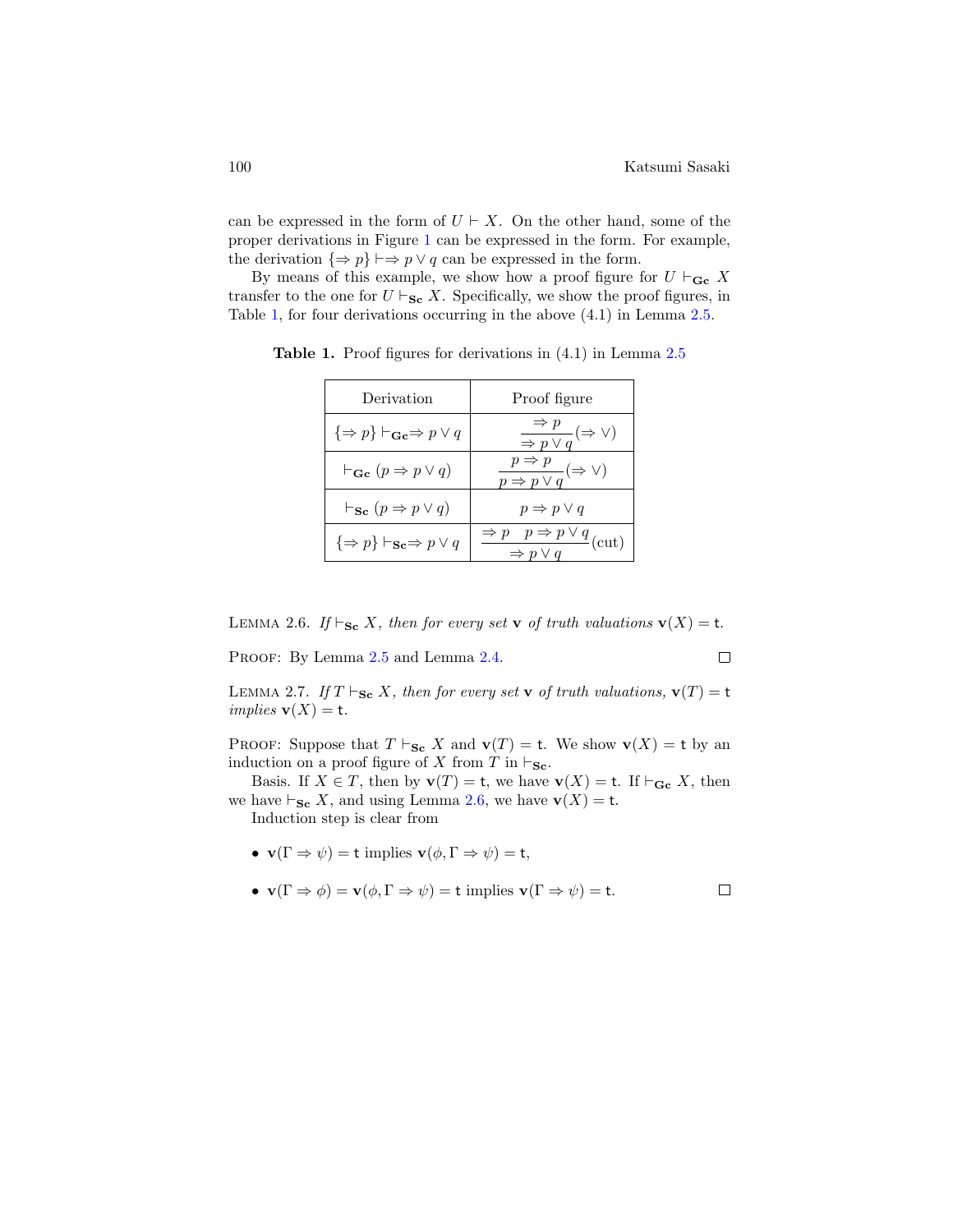DEFINITION 2.8. We call a pair  $\langle U, V \rangle$  of sets of formulas T-consistent if  $T, U \nvDash_{\mathbf{Sc}} \Rightarrow \phi$  for each  $\phi \in V$ . We call T-consistent pair  $\langle U, V \rangle$  maximal if  $U \cup V = \mathbf{W} \mathbf{f}$ .

<span id="page-10-0"></span>LEMMA 2.9. If  $T \nvdash_{\mathbf{Sc}} \Gamma \Rightarrow \phi$ , then there exists a maximal T-consistent pair  $\langle U, V \rangle$  satisfying  $\Gamma \subseteq U$  and  $\phi \in V$ .

PROOF: Suppose that  $T \nvdash_{\mathbf{Sc}} \Gamma \Rightarrow \phi$ . We define U and V as

 $U = \{ \chi \mid T \vdash_{\mathbf{S_c}} \Gamma \Rightarrow \chi \}$  and  $V = \mathbf{W} \mathbf{f} \setminus U$ .

It is sufficient to show the following three conditions:

(1)  $\Gamma \subset U$  and  $\phi \in V$ ,

- (2) (maximarity)  $U \cup V = \mathbf{W} \mathbf{f}$ ,
- (3) (consistency) for each formula  $\psi \in V$ ,  $T$ ,  $U \nvdash_{\mathbf{S_c}} \Rightarrow \psi$ .

(1) and (2) are clear from the definition. We show (3). Suppose that  $\psi \in V$ . By the definition of  $\vdash_{\mathbf{Sc}}$ , we have only to show

(4) for each finite subset  $U^*$  of  $U, T, U^* \nvdash_{\mathbf{Sc}} \Gamma \Rightarrow \psi$ .

In order to show  $(4)$ , we use an induction on the number of members of  $U^*$ . If  $U^* \subseteq \Gamma$ , then by  $T \nvdash_{\mathbf{Sc}} \Gamma \Rightarrow \phi$  and Lemma [2.5,](#page-8-0) we have (4). Suppose that there exists  $\chi \in U^* \backslash \Gamma \subseteq U$ . Then by the definition of U, we have

$$
T \vdash_{\mathbf{Sc}} \Gamma \Rightarrow \chi,
$$

and so,

$$
T, U^* \setminus \{\chi\} \vdash_{\mathbf{Sc}} \Gamma \Rightarrow \chi,\tag{*1}
$$

By the induction hypothesis, we have

$$
T, U^* \setminus \{\chi\} \not\vdash_{\mathbf{Sc}} \Gamma \Rightarrow \psi,\tag{*2}
$$

By  $(*1),(*2),$  and cut, we obtain  $(4).$ 

<span id="page-10-1"></span>LEMMA 2.10. If  $T \nvDash_{\mathbf{Sc}} \Gamma \Rightarrow \phi$ , then there exists a set v of truth valuations such that  $\mathbf{v}(T) = \mathbf{t}$  and  $\mathbf{v}(\Gamma \Rightarrow \phi) = \mathbf{f}$ .

PROOF: Suppose that  $T \nvdash_{\mathbf{Sc}} \Gamma \Rightarrow \phi$ . By Lemma [2.9,](#page-10-0) there exists a maximal T-consistent pair  $\langle U, V \rangle$  satisfying  $\Gamma \subseteq U$  and  $\phi \in V$ . Since  $\langle U, V \rangle$  is T-consistent, for each  $\psi \in V$ , we observe

 $\Box$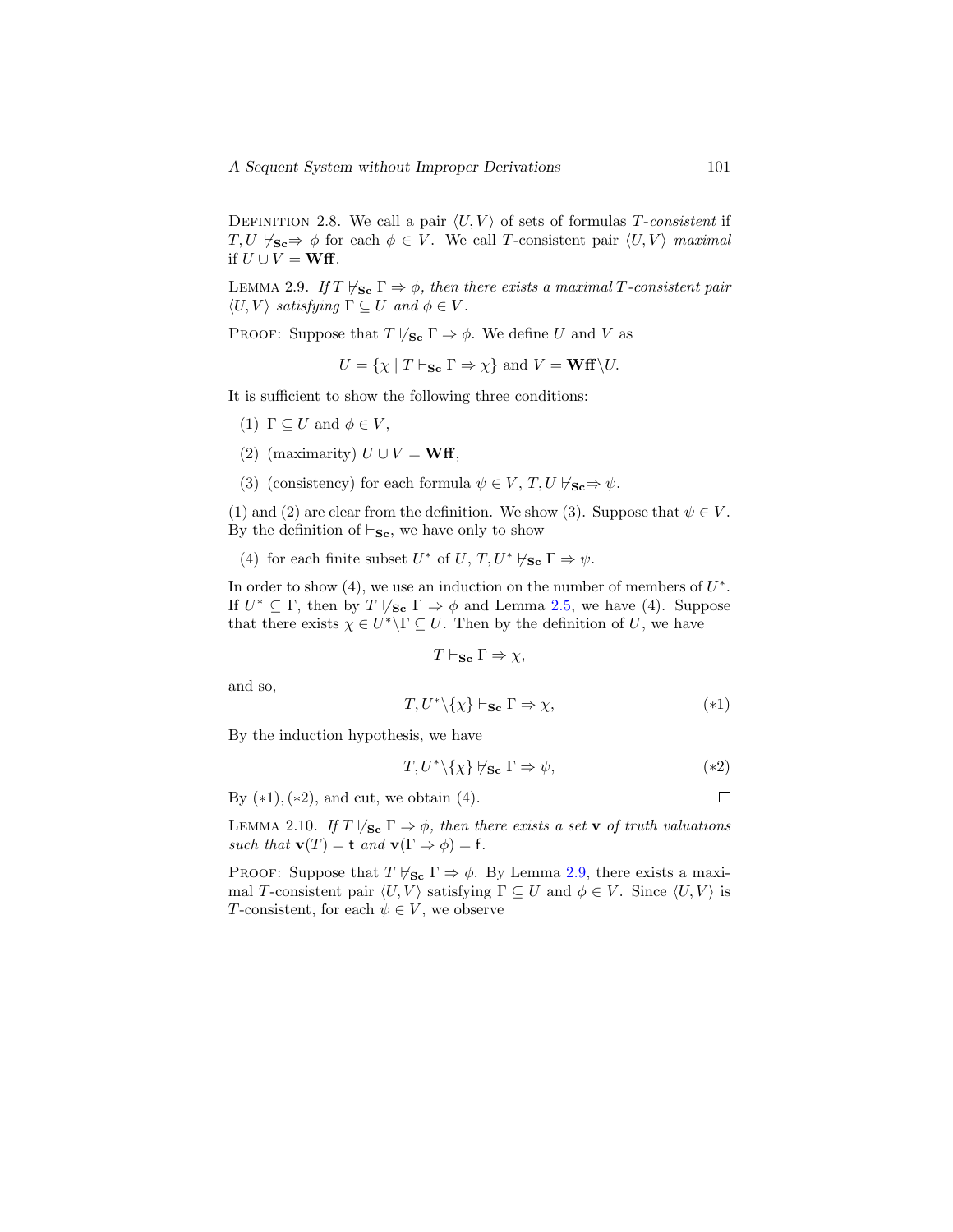$$
T, U \not\models_{\mathbf{Sc}} \Rightarrow \psi.
$$

Therefore

 $U \nvdash_{\mathbf{Sc}} \Rightarrow \psi.$ 

Using Lemma [2.5](#page-8-0) and Lemma [2.4,](#page-8-1) there exists a truth valuation  $v_{\psi}$  satisfying

$$
v_{\psi}(U) = \mathsf{t} \text{ and } v_{\psi}(\psi) = \mathsf{f}.
$$

We define v as

$$
\mathbf{v} = \{ v_{\psi} \mid \psi \in V \}.
$$

Then we have

$$
\mathbf{v}(U) = \mathbf{t} \text{ and } \mathbf{v}(\psi) = \mathbf{f} \text{ for every } \psi \in V,
$$

and using  $\Gamma \subseteq U$  and  $\phi \in V$ , we have

$$
\mathbf{v}(\Gamma \Rightarrow \phi) = \mathbf{f}.
$$

So, we have only to show

(1)  $v(T) = t$ .

Let  $X$  be a sequent in  $T$ . We divide the cases.

The case that  $\text{ant}(X) \not\subseteq U$ . By the maximality of  $\langle U, V \rangle$ , we have  $\text{ant}(X) \cap V \neq \emptyset$ , and so,  $\psi \in \text{ant}(X)$  for some  $\psi \in V$ , Using  $v_{\psi}(\psi) = f$ , we have  $\mathbf{v}(\psi) = \mathbf{f}$ . Using  $\psi \in \text{ant}(X)$ , we obtain  $\mathbf{v}(X) = \mathbf{t}$ .

The case that  $\text{ant}(X) \subseteq U$ . Using  $X \in T$ , we have  $T, U \vdash_{\mathbf{Sc}} \Rightarrow \textbf{succ}(X)$ . Since  $\langle U, V \rangle$  is T-consistent, we observe  $\textbf{suc}(X) \notin V$ . Using maximality of  $\langle U, V \rangle$ , we have  $\textbf{succ}(X) \in U$ , and using  $\textbf{v}(U) = \textbf{t}$ , we have  $\textbf{v}(\textbf{succ}(X)) = \textbf{t}$ . Hence, we have  $\mathbf{v}(X) = \mathbf{t}$ .

Hence, we obtain (1).

By Lemma [2.7](#page-9-2) and Lemma [2.10,](#page-10-1) we obtain Theorem [2.3.](#page-8-2) Theorem [1.3](#page-7-0) is obtained by the following corollary.

Corollary 2.11.

$$
(1) \ \{p \Rightarrow q\} \not\vdash_{\mathbf{Sc}} \Rightarrow p \to q.
$$

(2) 
$$
\{p \Rightarrow r, q \Rightarrow r\} \forall \mathbf{s} \in p \lor q \Rightarrow r.
$$

(3)  $\{\neg p \Rightarrow \bot\} \not\vdash_{\mathbf{Sc}} \Rightarrow p.$ 

 $\Box$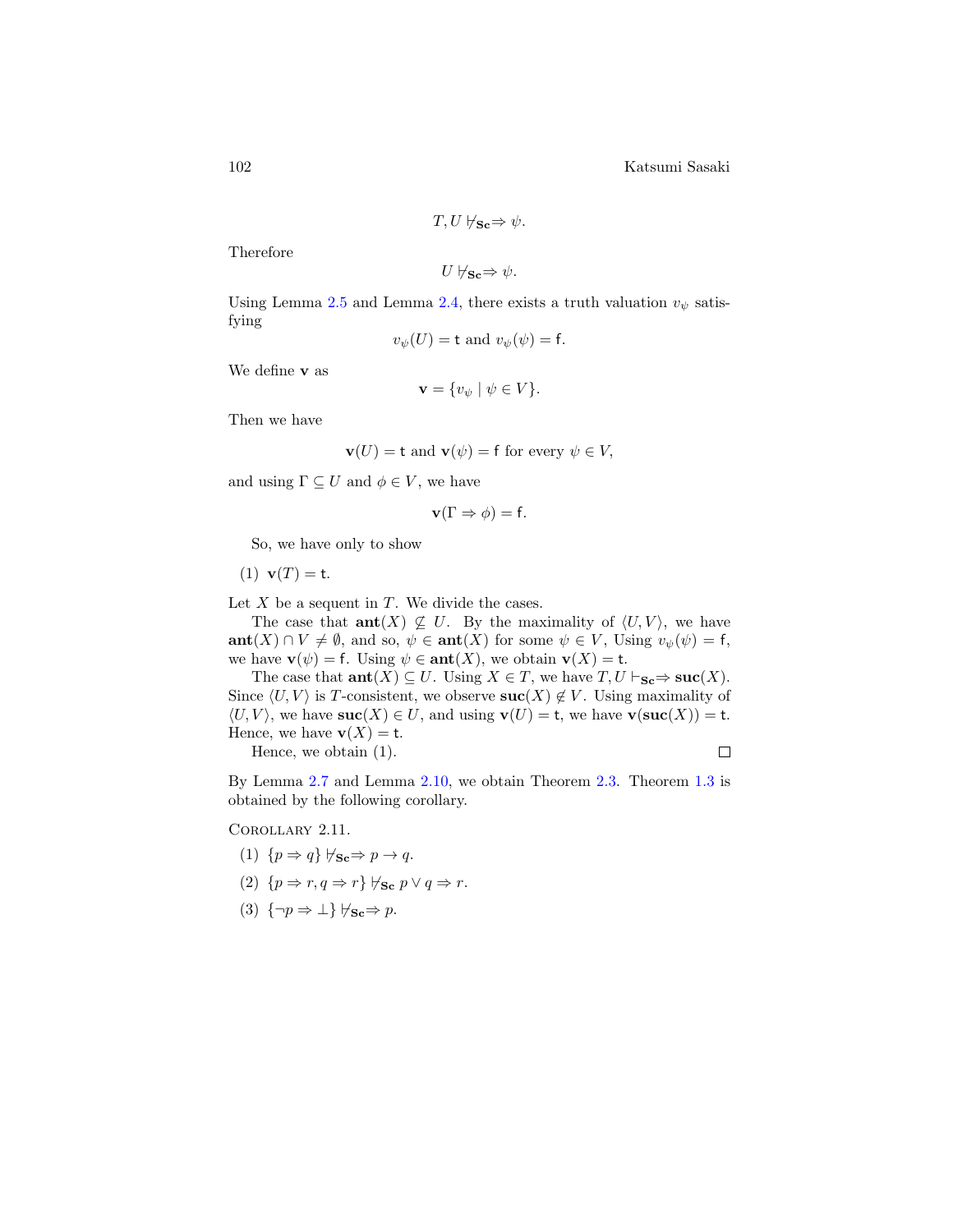PROOF: For (1). We define truth valuations  $v_1, v_2$  as

$$
(v_1(p), v_1(q)) = (\mathsf{t}, \mathsf{f}), \quad (v_2(p), v_2(q)) = (\mathsf{f}, \mathsf{f}).
$$

Then as in Table [2,](#page-12-0) we obtain

$$
{v_1, v_2}(p \Rightarrow q) = t
$$
 and  ${v_1, v_2}( \Rightarrow p \to q) = f$ .

Using Theorem [2.3,](#page-8-2) we obtain (1).

<span id="page-12-0"></span>(2) and (3) can be shown similarly using Table [3](#page-12-1) and Table [4,](#page-12-2) respectively.  $\Box$ 

Table 2. A truth table for (1)

|                | $\mathfrak{a}$ |  | $p \Rightarrow q \mid p \rightarrow q \mid \Rightarrow p \rightarrow q$ |
|----------------|----------------|--|-------------------------------------------------------------------------|
|                |                |  |                                                                         |
| $v_2$          |                |  |                                                                         |
| $\{v_1, v_2\}$ |                |  |                                                                         |

Table 3. A truth table for (2)

<span id="page-12-1"></span>

|               |  |  |  | $q \mid r \parallel p \Rightarrow r \mid q \Rightarrow r \mid p \vee q \mid p \vee q \Rightarrow r$ |
|---------------|--|--|--|-----------------------------------------------------------------------------------------------------|
|               |  |  |  |                                                                                                     |
| υ2            |  |  |  |                                                                                                     |
| $\{v_1,v_2\}$ |  |  |  |                                                                                                     |

Table 4. A truth table for (3)

<span id="page-12-2"></span>

|                   |  | י $p \Rightarrow \bot$ | $\Rightarrow p$ |
|-------------------|--|------------------------|-----------------|
| 221               |  |                        |                 |
| v <sub>2</sub>    |  |                        |                 |
| $\{v_{1},v_{2}\}$ |  |                        |                 |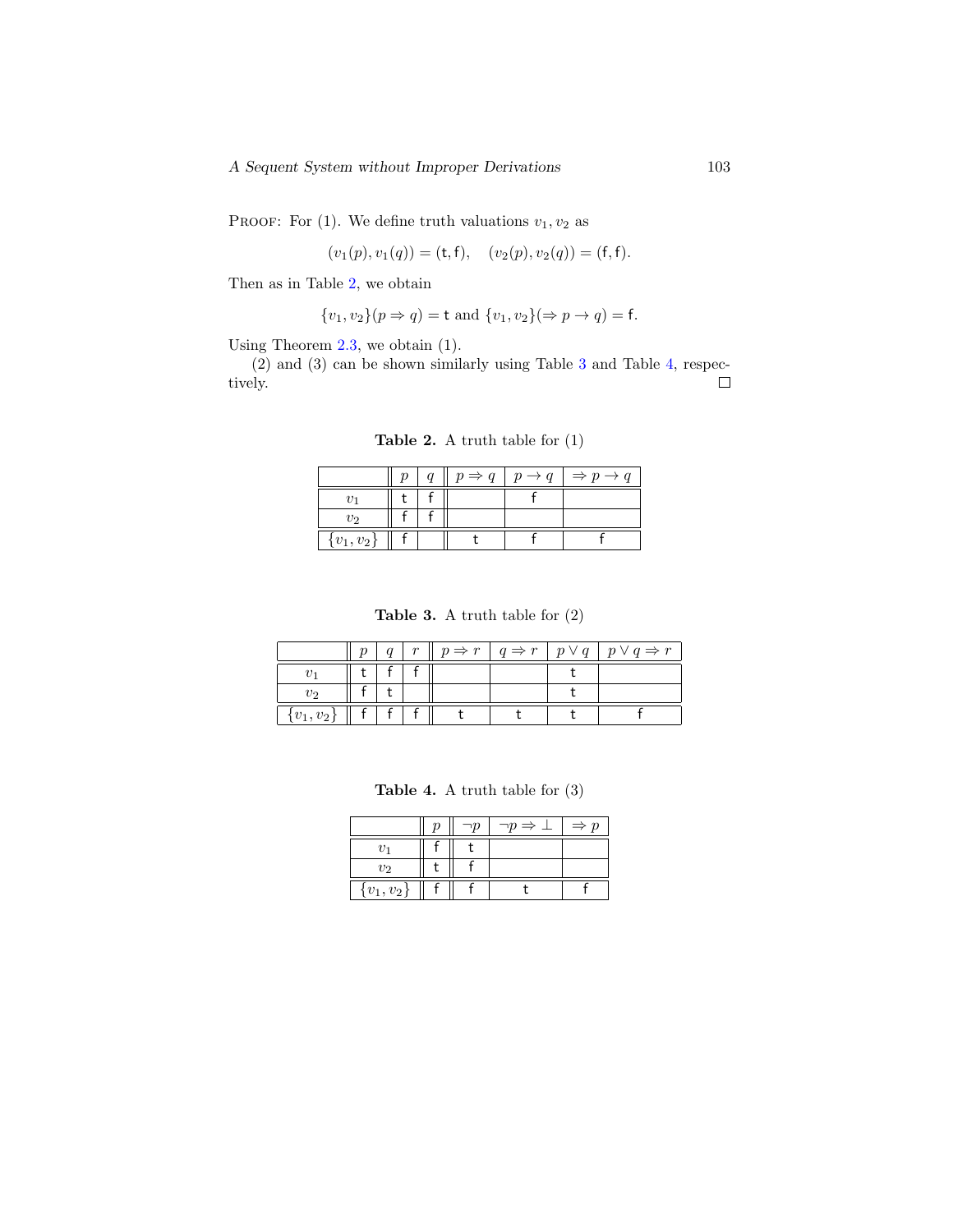Also, by the fact that classical logic is the maximally consistent logic (cf. Chagrov and Zakharyaschev [\[2\]](#page-16-4)), we have the following corollary.

COROLLARY 2.12. If  $\vdash_{\mathbf{S}(S)}$  is consistent, then

$$
(1) \{p \Rightarrow q\} \not\vdash_{\mathbf{S}(S)} \Rightarrow p \to q,
$$

- (2)  $\{p \Rightarrow r, q \Rightarrow r\} \not\vdash_{S(S)} p \vee q \Rightarrow r,$
- (3)  $\{\neg p \Rightarrow \bot\} \forall s(s) \Rightarrow p$ .

# 3. Improper derivations and the system  $\vdash_{\mathbf{Sc}}$

In the present section, we consider whether an improper derivation can be described generally by using our system  $\vdash_{\mathbf{Sc}}$ . Specifically, we consider a derivation  $\mathcal{D}: T \vdash \Gamma \Rightarrow \phi$  and give a precise expression of

$$
``\mathcal{D} \text{ is improper",} \tag{IP1}
$$

assuming that (IP1) is equivalent to

" $\mathcal{D}$  has some assumptions discharged by  $\mathcal{D}$ " (IP2)

and negation of (P1) in subsection 1.2.

As is described in subsection 1.2, (IP2) follows from the existence of a formula satisfying (D1) and (D2). More generally, we have that (C1) implies (IP2), where (C1) is the following condition.

(C1) There exists  $X \in T$  satisfying the following two conditions:

 $(C1.1)$   $T\backslash\{X\}$   $\forall$ <sub>Gc</sub>  $\Gamma \Rightarrow \text{ant}(X)$ , (C1.2)  $T\backslash\{X\} \not\vdash_{\mathbf{Gc}} \Gamma \Rightarrow \phi$ .

However, as we also mentioned in subsection 1.2, there may be an improper derivation which does not satisfy (C1). We give such improper derivation in the following example.

<span id="page-13-0"></span>Example 3.1. We consider the following two derivations:

$$
\mathcal{D}_1: \{p \Rightarrow \bot, q \Rightarrow \bot\} \vdash \Rightarrow \neg p \lor \neg q,
$$
  

$$
\mathcal{D}_2: \{p \Rightarrow \bot, \neg p \Rightarrow \bot\} \vdash \Rightarrow \bot.
$$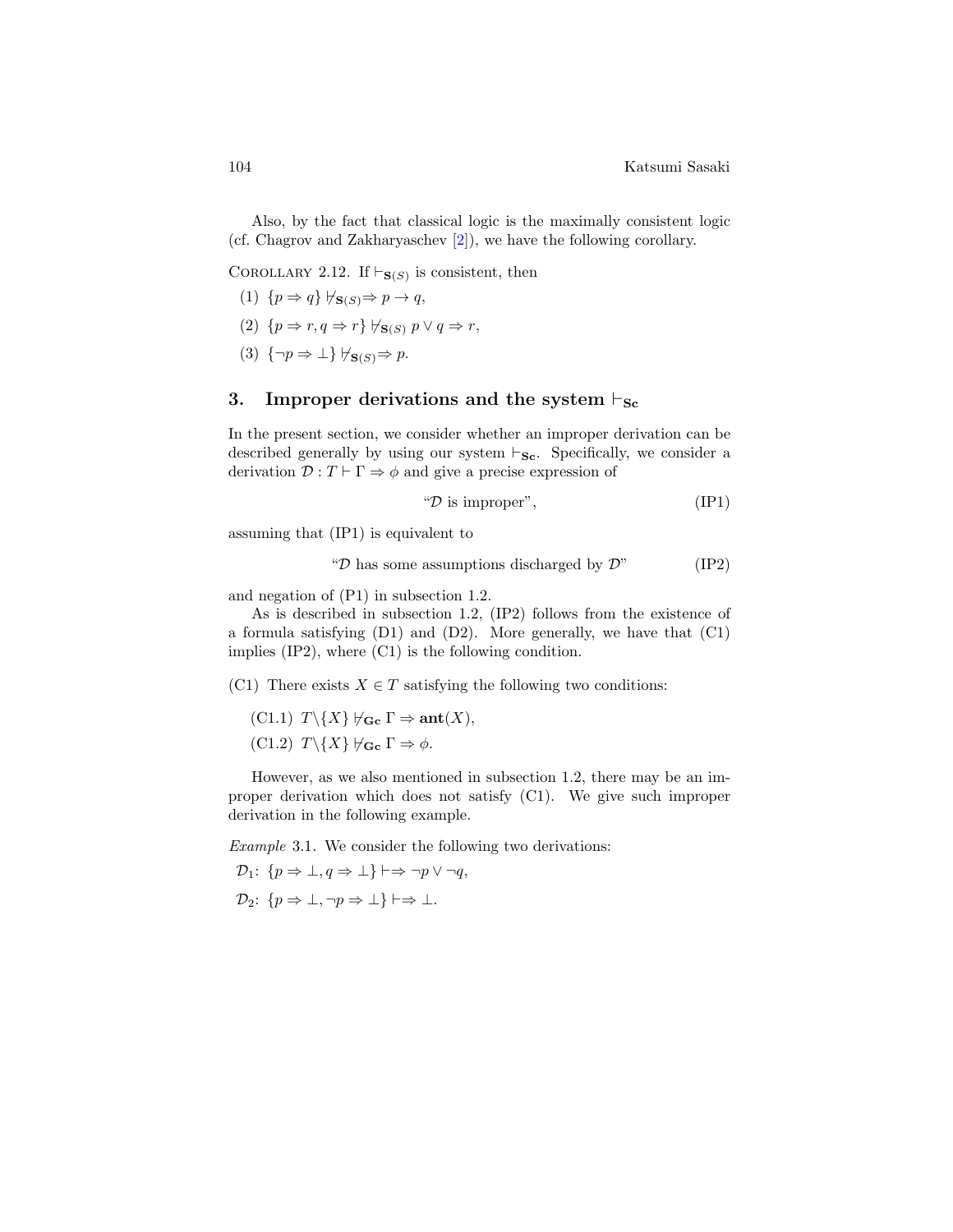(1)  $\mathcal{D}_1$  has two proofs in  $\vdash_{\mathbf{Gc}}$ . One is to prove

$$
\{p \Rightarrow \bot\} \vdash_{\mathbf{Gc}} \Rightarrow \neg p \lor \neg q
$$

and the other is to prove

$$
\{q \Rightarrow \bot\} \vdash_{\mathbf{Gc}} \Rightarrow \neg p \lor \neg q.
$$

If we take the former, then the assumption p in  $p \Rightarrow \bot$  is discharged by  $\mathcal{D}_1$ , and if we take the latter, then the assumption q in  $q \Rightarrow \perp$  is.

(2)  $\mathcal{D}_2$  also has two proofs. One is to prove

$$
\{p \Rightarrow \bot\} \vdash_{\mathbf{Gc}} \Rightarrow \neg p
$$

and the other is to prove

$$
\{\neg p \Rightarrow \bot\} \vdash_{\mathbf{Gc}} \Rightarrow p.
$$

If we take the former, then the assumption p in  $p \Rightarrow \bot$  is discharged by  $\mathcal{D}_2$ , and if we take the latter, then the assmption  $\neg p$  in  $\neg p \Rightarrow \bot$ is.

So,  $\mathcal{D}_1$  must be improper, but it does not satisfy (C1) because of (C1.2). Also,  $\mathcal{D}_2$  must be improper, but it does not satisfy (C1) because of (C1.1).

Consequently, in order to give a precise expression of (IP2), (C1) should be modified. Specifically, we consider the following modified condition  $(C2)$ , and by Example [3.1,](#page-13-0) it is natural to see that  $(C2)$  implies  $(IP2)$ . We also confirm that  $\mathcal{D}_1$  and  $\mathcal{D}_2$  satisfy (C2).

- $(C2)$  There exists a non-empty subset T' of T satisfying the following two conditions:
	- (C2.1)  $T\T \forall G \in \Gamma \Rightarrow \text{ant}(X)$  for each  $X \in T'$ , (C2.2)  $T\T' \nvdash_{\mathbf{Gc}} \Gamma \Rightarrow \phi$ .

Now, we consider the condition:

$$
T \not\vdash_{\mathbf{Sc}} \Gamma \Rightarrow \phi. \tag{C3}
$$

In subsection 1.2, we confirmed that the negation of  $(C3)$  implies  $(P1)$ . We have already confirmed that  $(C2)$  implies  $(IP2)$ . Also, we assumed the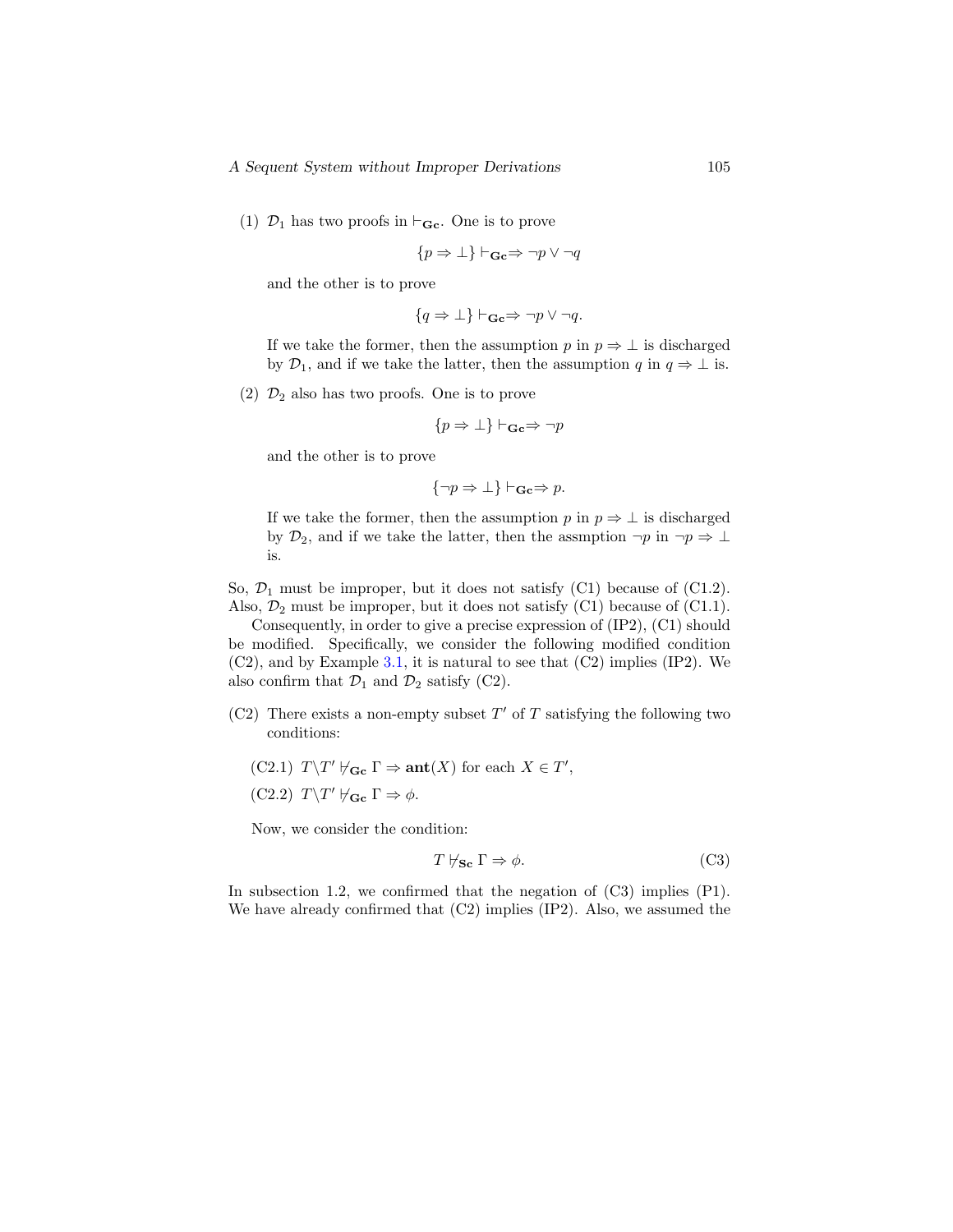<span id="page-15-0"></span> $(C2) \implies (IP2) \iff (IP1) \iff \text{the negation of } (P1) \implies (C3)$ 

**Figure 4.** Relations among  $(C2)$ ,  $(C3)$ ,  $(P1)$ ,  $(IP1)$ , and  $(IP2)$ 

equivalence among the conditions  $(IP2)$ ,  $(IP1)$ , and the negation of  $(P1)$ . We can see these relations in Figure [4.](#page-15-0)

Therefore, if we show the equivalence between  $(C2)$  and  $(C3)$ , then each of  $(C2)$  and  $(C3)$  is one of the precise expressions of  $(IP1)$ . Hence, the remaining to be done is to prove such equivalence, i.e., the following theorem.

THEOREM 3.2. If  $T \vdash_{\mathbf{Gc}} \Gamma \Rightarrow \phi$ , then the conditions (C2) and (C3) are equivalent.

We prove the above theorem, including the derivations that do not hold in  $\vdash_{\mathbf{Gc}}$ . Specifically, we prove the following lemma. The theorem above is obtained as a corollary of the lemma.

Lemma 3.3. The following two conditions are equivalent:

- (1)  $T \nvdash_{\mathbf{Sc}} \Gamma \Rightarrow \phi$ ,
- (2) there exists a subset  $T'$  of  $T$  satisfying the following two conditions: (2.1)  $T\T\forall T' \; \forall_{\mathbf{Gc}} \Gamma \Rightarrow \mathbf{ant}(X) \text{ for each } X \in T',$ (2.2)  $T \T \forall G \in \Gamma \Rightarrow \phi$ .

PROOF: For  $(1) \implies (2)$ . Suppose that  $(1)$  holds. Then by Theorem [2.3,](#page-8-2) there exists a set v of truth valuations such that  $\mathbf{v}(T) = \mathbf{v}(\Gamma) = \mathbf{t}$  and  $\mathbf{v}(\phi) = \mathbf{f}$ . We define T' as

$$
T' = \{ X \in T \mid \mathbf{v}(\mathbf{ant}(X)) = \mathbf{f} \}.
$$

Then we observe  $\mathbf{v}(\text{ant}(Y)) = \mathbf{t}$  for every  $Y \in T \backslash T'$ . Using  $\mathbf{v}(T) = \mathbf{t}$ , we have

$$
\mathbf{v}(\mathbf{suc}(Y)) = \mathbf{t} \text{ for every } Y \in T \backslash T'. \tag{*1}
$$

We show (2.1). Let X be a sequent in T'. Then we observe  $\mathbf{v}(\text{ant}(X)) =$ f, and so, there exists  $v_X \in \mathbf{v}$  such that  $v_X(\text{ant}(X)) = f$ . Also, by  $\mathbf{v}(\Gamma) = \mathbf{t}$ ,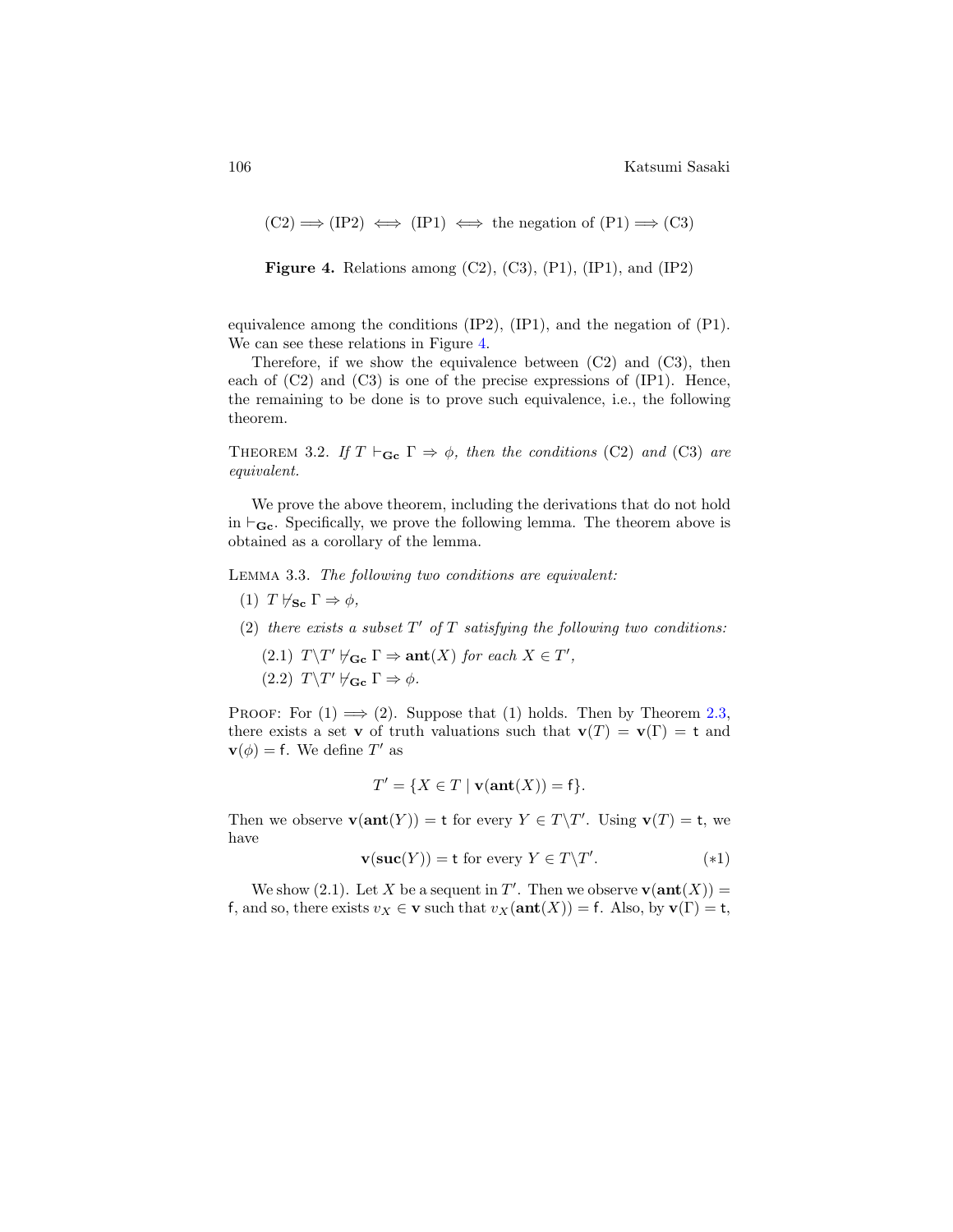we have  $v_X(\Gamma) = t$ . Moreover, by (\*1), we have  $v_X(\textbf{succ}(Y)) = t$  for every  $Y \in T\backslash T'$ , and so,  $v_X(T\backslash T') =$  t. Using Lemma [2.4,](#page-8-1) we have (2.1).

We show (2.2). By  $\mathbf{v}(\phi) = f$ , there exists  $v_0 \in \mathbf{v}$  such that  $v_0(\phi) =$ f. Also, by  $\mathbf{v}(\Gamma) = \mathbf{t}$ , we have  $v_0(\Gamma) = \mathbf{t}$ . Moreover, by (\*1), we have  $v_0(\textbf{succ}(Y)) = \text{t}$  for every  $Y \in T \backslash T'$ , and so,  $v_0(T \backslash T') = \text{t}$ . Using Lemma [2.4,](#page-8-1) we have (2.2).

For  $(2) \implies (1)$ . Suppose that  $(2)$  holds. Then by  $(2.1)$  and Lemma [2.4,](#page-8-1) for every  $X \in T'$ , there exists  $v_X$  such that

$$
v_X(T\Upsilon') = v_X(\Gamma) = \text{t and } v_X(\text{ant}(X)) = \text{f}.
$$

Also, by  $(2.2)$  and Lemma [2.4,](#page-8-1) there exists  $v_0$  such that

$$
v_0(T\backslash T') = v_0(\Gamma) = \text{t and } v_0(\phi) = \text{f}.
$$

We define v as

$$
\mathbf{v} = \{v_0\} \cup \{v_X \mid X \in T'\}.
$$

Then we have  $\mathbf{v}(T\backslash T') = \mathbf{v}(\Gamma) = \mathbf{t}$  and  $\mathbf{v}(\text{ant}(X)) = \mathbf{v}(\phi) = \mathbf{f}$  for every  $X \in T'$ , and so, we have  $\mathbf{v}(T) = \mathbf{v}(\Gamma) = \mathbf{t}$  and  $\mathbf{v}(\phi) = \mathbf{f}$ . Using Theorem [2.3,](#page-8-2) we obtain (1).  $\Box$ 

Acknowledgements. The author would like to thank the anonymous referees for their valuable comments.

## References

- <span id="page-16-2"></span>[1] W. Breckenridge, O. Magidor, Arbitrary reference, Philosophical Studies: An International Journal for Philosophy in the Analytic Tradition, vol. 158(3) (2012), pp. 377–400, DOI: [https://doi.org/10.1007/s11098-010-](https://doi.org/10.1007/s11098-010-9676-z) [9676-z.](https://doi.org/10.1007/s11098-010-9676-z)
- <span id="page-16-4"></span>[2] A. Chagrov, M. Zakharyaschev, Modal logic, Oxford Logic Guides, Oxford University Press, New York (1997).
- <span id="page-16-1"></span><span id="page-16-0"></span>[3] K. Fine, Reasoning with arbitrary objects, Aristotelian Society Series, Basil Blackwell, Oxford (1986).
- <span id="page-16-3"></span>[4] G. Gentzen, Untersuchungen ¨uber das logisch Schließen, Mathematische Zeitschrift, vol. 39 (1934–1935), pp. 176–210, 405–431, DOI: [https://doi.](https://doi.org/10.1007/BF01201353) [org/10.1007/BF01201353.](https://doi.org/10.1007/BF01201353)